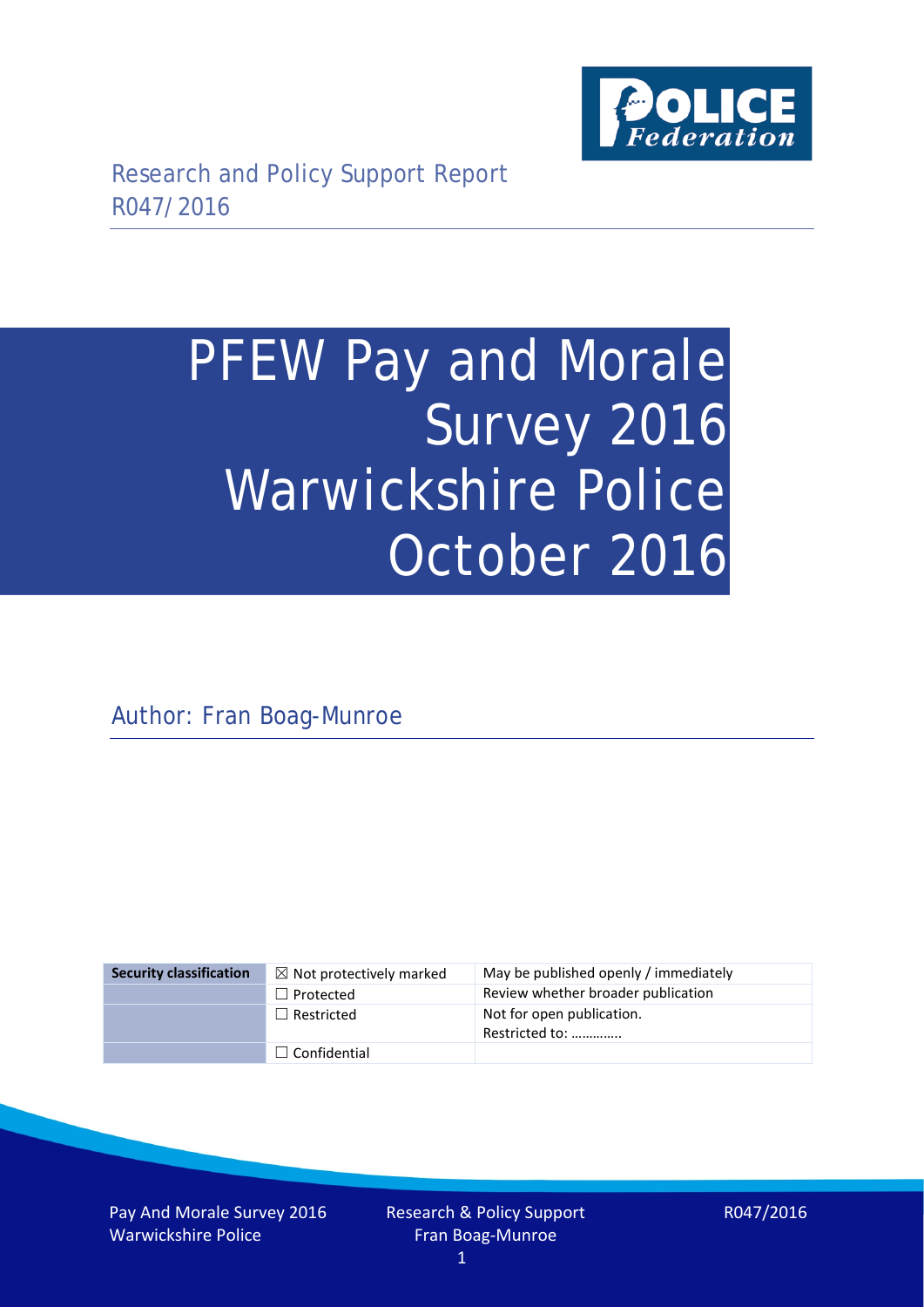### **INTRODUCTION**

This note provides a summary of responses to the PFEW Pay and Morale Survey received from respondents from Warwickshire Police in 2016.

Where appropriate, details of average responses for the police service as a whole are also presented, as well as a ranking of Warwickshire Police compared to other forces. Where rankings are provided, a ranking of 1 represents the force with the highest percentage of respondents expressing a particular attitude or intention, and a ranking of 42 represents the force with the lowest percentage of respondents expressing a particular attitude or intention<sup>[1](#page-1-0)</sup>. One force was excluded from this ranking because the sample size was considered too low to be representative of the force as a whole (<200 responses). Please be aware that the actual differences between individual rank positions may be quite small and, if used, should be interpreted cautiously.

Graphical summaries are also presented which compare the proportion of respondents expressing a particular attitude or intention in each force to the average for the service as a whole. These graphical summaries indicate either 1) that a force has the same proportion of respondents expressing a particular attitude as the national average or lower; 2) that the force has a higher proportion of respondents expressing a particular attitude than the national average; or 3) that the proportion of respondents expressing a particular attitude in a force is 10% or more higher than the national average.

## **RESPONSE RATE AND RESPONDENTS**

332 responses were received from Warwickshire Police, representing a response rate of around 40% (based on March 2016 Home Office figures of officer headcount). The national response rate for the 2016 survey was 35%. Last year's response rate for Warwickshire Police was 38%. Please bear this in mind when making comparisons with last year's findings.

Overall 2% of respondents to the survey declined to state which force they belonged to. The responses from these officers have been included within the national data but are excluded from force-level analysis.

76.9% of responses from Warwickshire Police were received from male officers and 23.1% of responses were from female officers. 76.3% of respondents were Constables, 17.4% were Sergeants and 6.3% were Inspectors or Chief Inspectors.

<span id="page-1-0"></span> $1$  Rankings have been determined at two decimal places.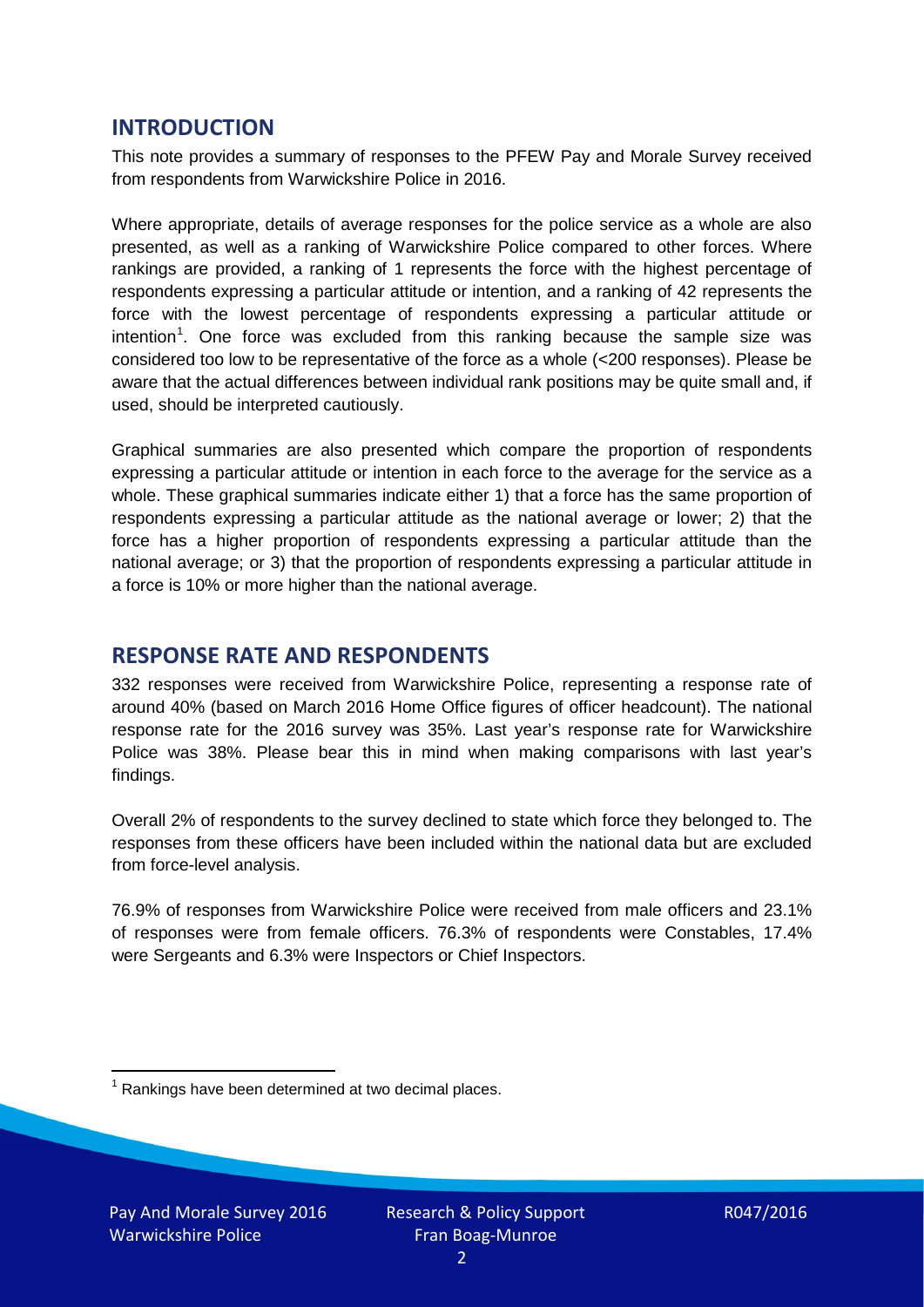## **MORALE**

41.9% of respondents from Warwickshire Police told us that their morale is currently low.

Nationally, the proportion of respondents reporting low personal morale ranges from 72.0% at the top ranking force to 41.9% at the bottom ranking force. In terms of the proportion of respondents with low morale, Warwickshire Police ranks 42 out of 42, meaning that, compared to Warwickshire Police, there are 0 forces with a smaller proportion of respondents reporting low morale.

75.8% of respondents from Warwickshire Police felt that morale within the force is currently low.

Across England and Wales as a whole, the proportion of respondents reporting low force morale ranges from 98.8% at the top ranking force to 74.1% at the bottom ranking force. In terms of the proportion of respondents reporting low force morale, Warwickshire Police ranks 40 out of 42 forces, meaning that there are 2 forces with a smaller proportion of respondents who feel that morale within their force is low.

Comparison of 2016 and 2015 figures for morale in Warwickshire Police are provided in the table below.

|                     | 2016  | 2015  |
|---------------------|-------|-------|
| Low personal morale | 41.9% | 64.3% |
| Low force morale    | 75.8% | 91.8% |

The proportion of respondents in the police service as a whole who said that their morale is low was 55.9%; this compares to 70.1% of respondents to the PFEW Pay and Morale survey in 2016; the proportion of respondents reporting low morale in 2016 was significant smaller than in [2](#page-2-0)015 $^2$ .

The proportion of respondents in the service as a whole who said that morale in their force was low was 89.5%; in 2015, this proportion was 94.6%. Again the difference between 2016 and 2015 was statistically significant<sup>[3](#page-2-1)</sup>.

<span id="page-2-0"></span> $2$ <sup>2</sup> Z= 40.1, p < 0.001

<span id="page-2-1"></span> $3$  Z=25.2, p < 0.001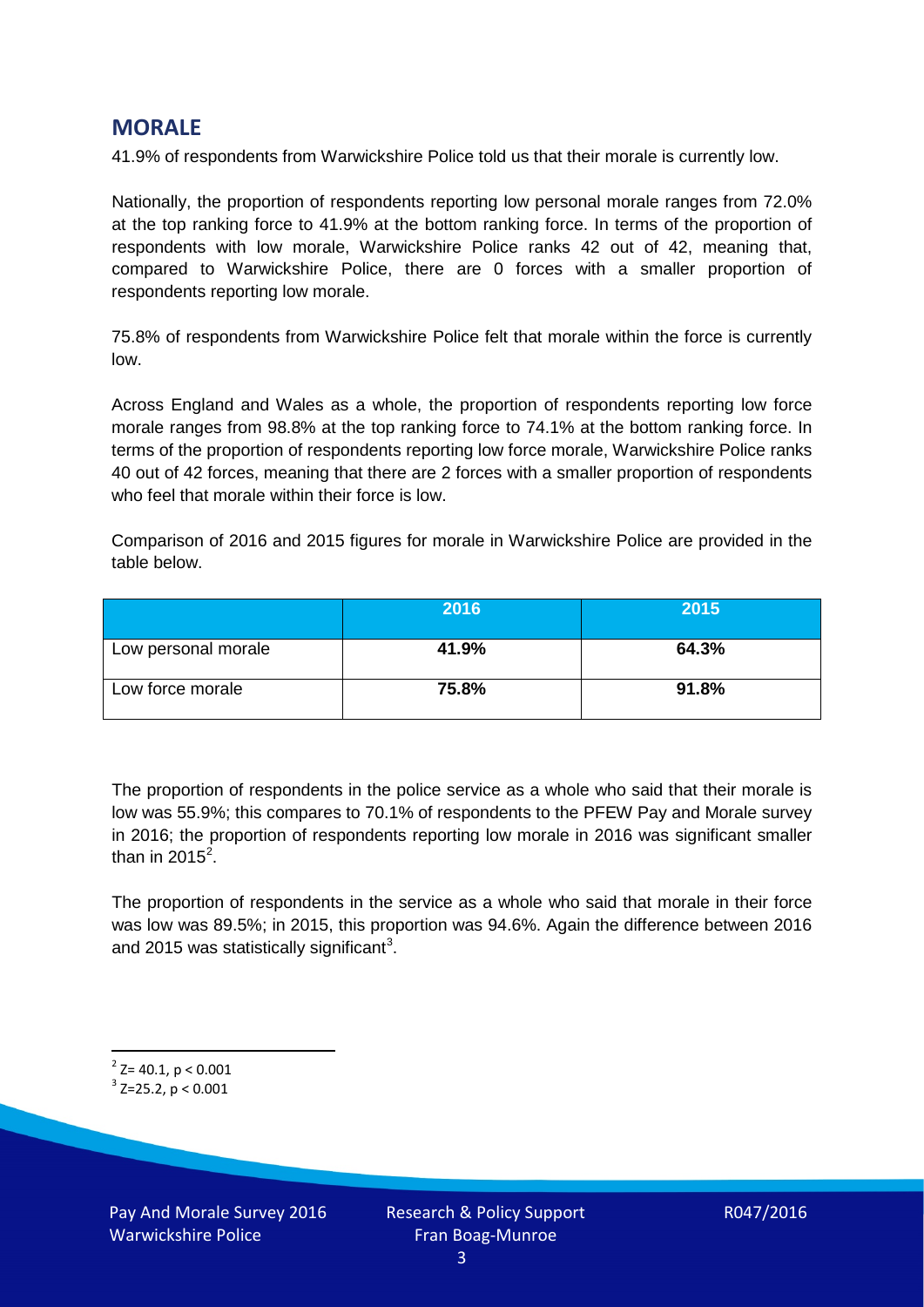*Proportion of respondents reporting low personal morale compared to national average in 2016*



#### *REASONS FOR LOW MORALE*

The survey asked respondents about the factors that had a positive or negative effect on their morale, the table below shows the proportion of respondents in Warwickshire Police who said a particular factor has had a negative effect upon their morale compared to the national average.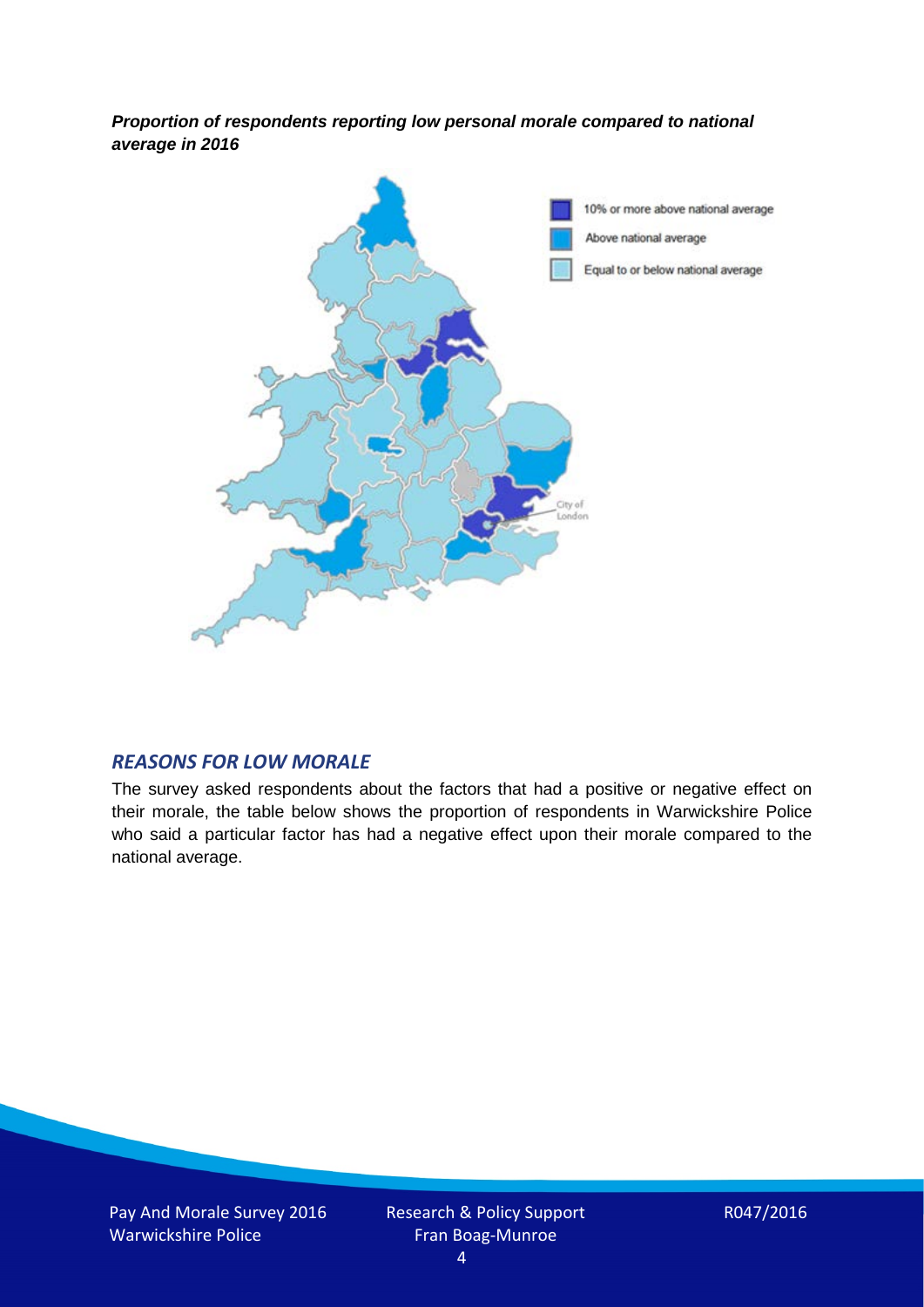| <b>Factor</b>                                  | <b>Negative effect on morale</b><br>(Warwickshire Police) | <b>Negative effect on morale</b><br><b>(England and Wales)</b> |
|------------------------------------------------|-----------------------------------------------------------|----------------------------------------------------------------|
| Pay and benefits (including<br>pension)        | 64.4%                                                     | 70.9%                                                          |
| Day-to-day job role                            | 30.5%                                                     | 39.9%                                                          |
| Workload and responsibilities                  | 43.7%                                                     | 52.4%                                                          |
| Work-life balance                              | 49.2%                                                     | 58.2%                                                          |
| Opportunities for<br>development and promotion | 38.9%                                                     | 49.9%                                                          |
| Health and wellbeing                           | 42.9%                                                     | 54.3%                                                          |
| How the police as a whole<br>are treated       | 74.3%                                                     | 84.2%                                                          |
| Treatment by senior<br>managers                | 34.3%                                                     | 42.1%                                                          |

# **ATTITUDES TOWARDS THE POLICE**

55.4% of respondents from Warwickshire Police said that they would not recommend joining the police to others.

Nationally, the proportion of respondents who said that they would not recommend joining the police to others ranges from 78.6% in the top ranking force to 55.4% in the bottom ranking force. Compared to the other forces in England and Wales, Warwickshire Police ranks 42 out of 42; there are therefore 0 forces with a smaller proportion of respondents who say that they would not recommend joining the police to others.

55.6% of respondents from Warwickshire Police said that they did not feel valued within the police.

The proportion of respondents who did not feel valued ranges from 79.2% in the top ranking force to 53.1% in the bottom ranking force. In terms of the proportion of respondents who did not feel valued within the police, Warwickshire Police ranks 39 out of 42; there are 3 forces with a smaller proportion of respondents who did not feel valued.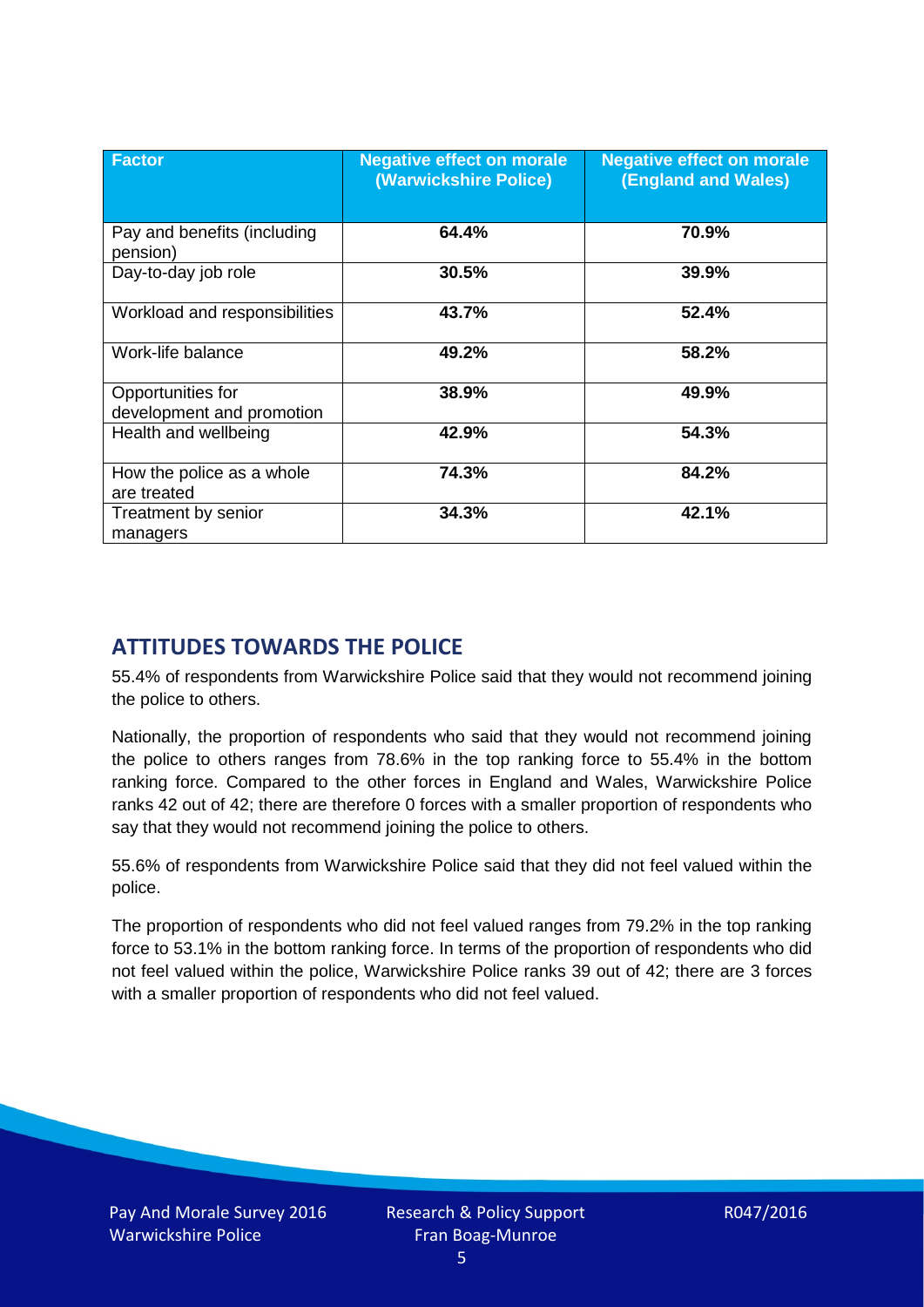|                                                           | 2016  | 2015  |
|-----------------------------------------------------------|-------|-------|
| would<br>not<br>recommend joining<br>the police to others | 55.4% | 74.0% |
| I do not feel valued<br>in the police                     | 55.6% | 70.3% |

For the service as a whole, the proportion of respondents in 2016 who said that they would not recommend joining the police to others was 69.9%. In 2015, 76.3% of respondents said that they would not recommend joining the police. The difference between 2016 and 2015 is statistically significant<sup>[4](#page-5-0)</sup>.

Across the police service as a whole, 67.3% of respondents said that they did not feel valued; compared to 74.7% of respondents in last year's survey. A significantly smaller proportion of respondents did not feel valued this year compared to 201[5](#page-5-1)<sup>5</sup>.

#### *Proportion of respondents who would not recommend the police to others compared to national average in 2016*



<span id="page-5-1"></span><span id="page-5-0"></span> $4$  Z = 19.6, p < 0.001  $5$  Z = 22.1, p < 0.001

Pay And Morale Survey 2016 Warwickshire Police

Research & Policy Support Fran Boag-Munroe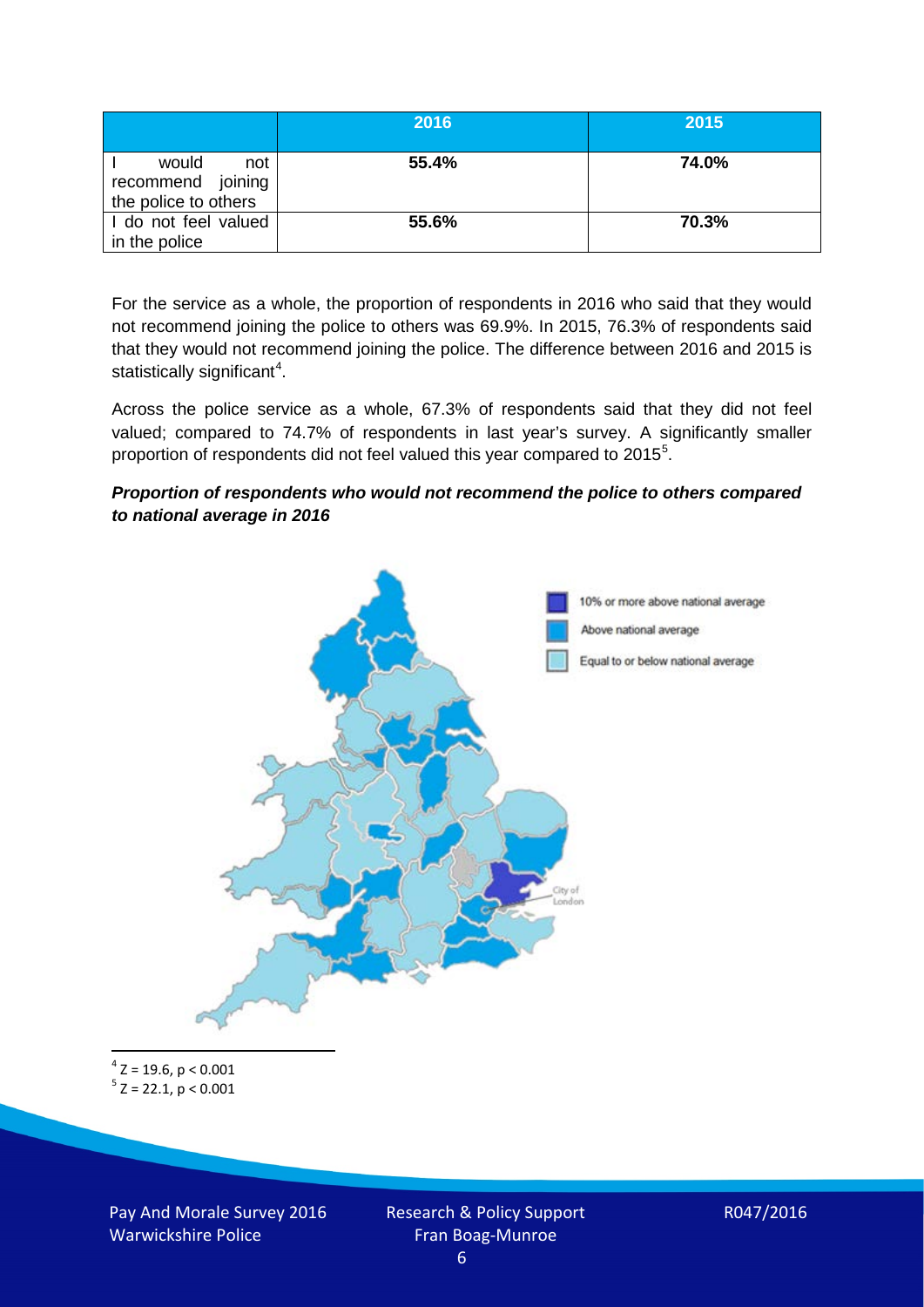## **INTENTION TO LEAVE**

7.1% of respondents from Warwickshire Police told us that they intend to leave the police service within two years. A further 14.2% of respondents said that they currently do not know what their intentions are with regards to staying in or leaving the police.

The proportion of respondents who planned to leave the police ranged from 21.5% at the top ranking force to 4.5% at the bottom ranking force. In terms of the proportion of respondents intending to leave, Warwickshire Police ranks 36 out of 42 forces, meaning that there are 6 forces with a smaller proportion of respondents intending to leave within two years.

Comparison of 2016 and 2015 figures for intention to leave in Warwickshire Police are provided in the table below.

|                                                | 2016 | 2015  |
|------------------------------------------------|------|-------|
| Intend to leave the police<br>within two years | 7.1% | 12.2% |

For the service as a whole, 11.8% of respondents planned to leave the police service within two years; in 2015, 15.6% of respondents said that they intended to leave within two years. A significantly smaller proportion of respondents intended to leave the police service in 2015 compared to 201[6](#page-6-0)<sup>6</sup>.

<span id="page-6-0"></span> $6$  Z = 15.2, p < 0.001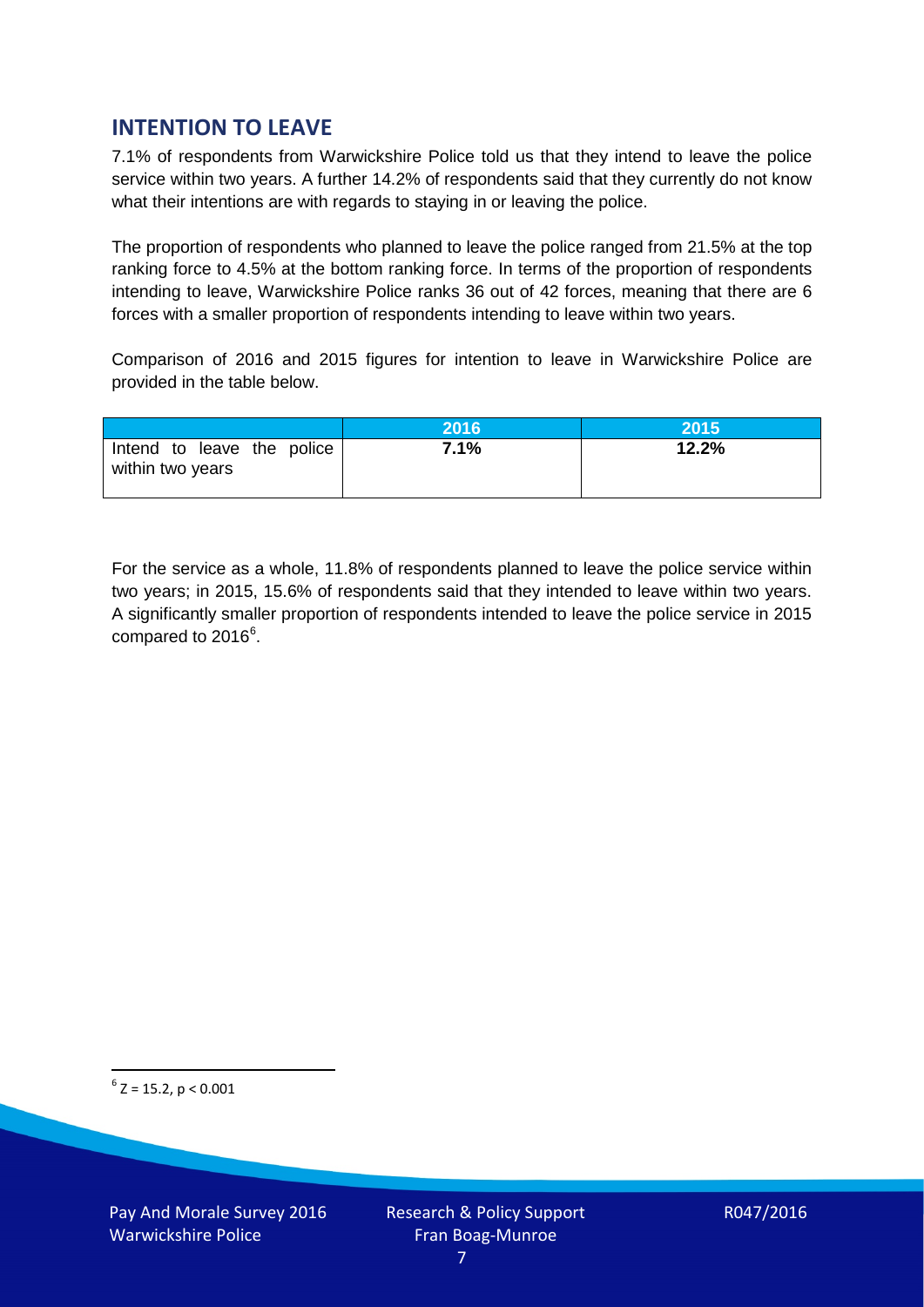*Proportion of respondents intending to leave the police within two years compared to national average in 2016*



#### *REASONS FOR INTENDING TO LEAVE THE POLICE SERVICE*

Respondents who had said they intended to leave were asked to indicate the reasons behind this intention. The table below shows the proportion of respondents in Warwickshire Police who said that a particular factor has had a major effect on their intention to leave, compared to the national average.

Please be aware that respondents were able to choose more than one option therefore the figures provide below will not add up to 100%.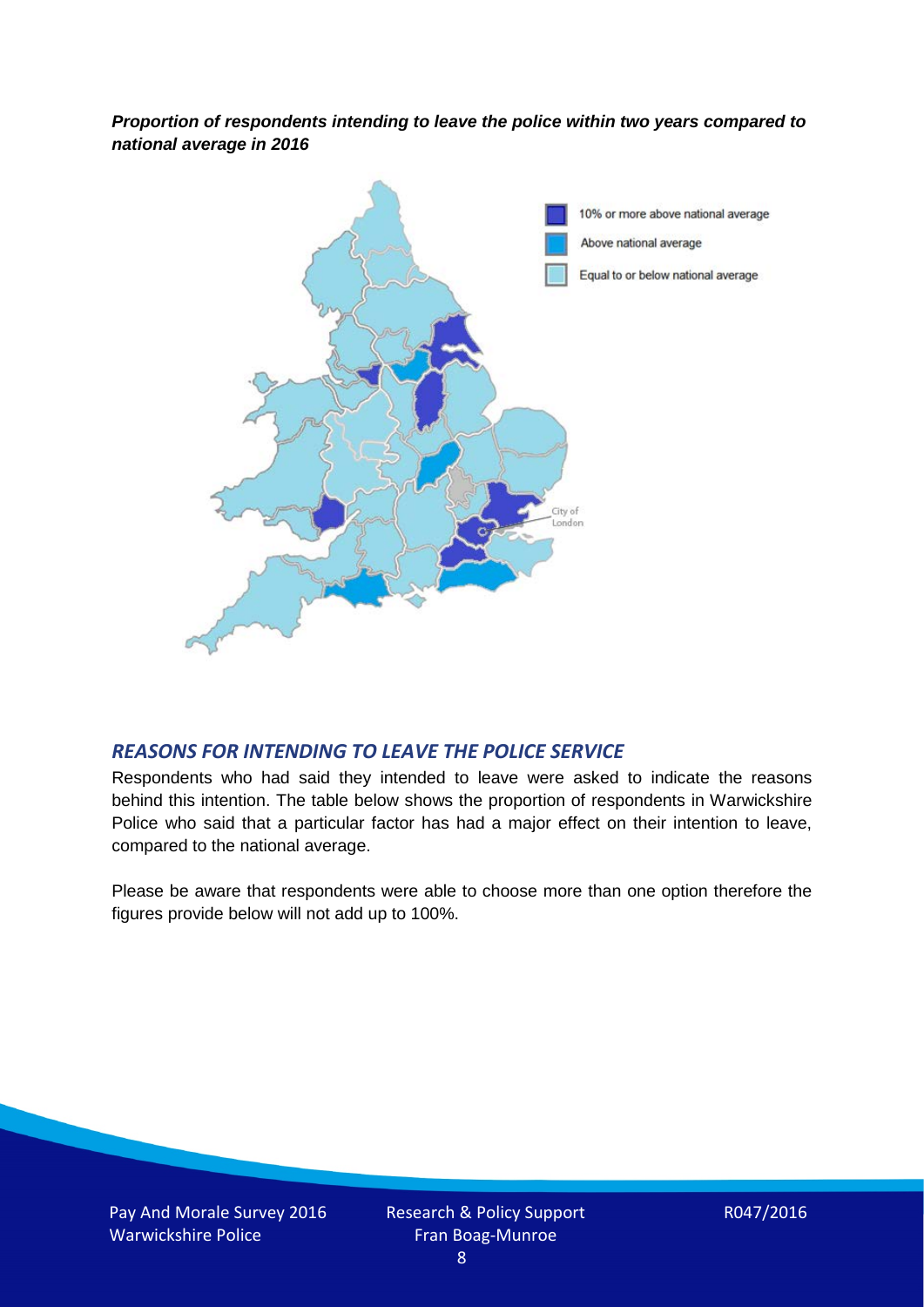| <b>Factor</b>                                          | Major effect on intention to<br><b>leave (Warwickshire Police)</b> | <b>Major effect on intention to</b><br><b>leave (England and Wales)</b> |
|--------------------------------------------------------|--------------------------------------------------------------------|-------------------------------------------------------------------------|
| The impact of your job on<br>your family/personal life | 52.4%                                                              | 57.2%                                                                   |
| Your morale                                            | 71.4%                                                              | 81.7%                                                                   |
| Your opportunities for<br>development and promotion    | 33.3%                                                              | 49.1%                                                                   |
| Your pay and benefits                                  | 61.9%                                                              | 67.6%                                                                   |
| Better job opportunities<br>outside of the Police      | 61.9%                                                              | 59.2%                                                                   |
| The impact of the job on your<br>health and wellbeing  | 57.1%                                                              | 69.4%                                                                   |
| Dissatisfaction with your day-<br>to-day job role      | 40.0%                                                              | 43.6%                                                                   |
| Your workload and<br>responsibilities                  | 38.1%                                                              | 41.8%                                                                   |
| How the police was a whole<br>are treated              | 71.4%                                                              | 77.6%                                                                   |
| Your treatment by senior<br>managers                   | 47.6%                                                              | 43.7%                                                                   |

# **PAY AND BENEFITS**

75.6% of respondents from Warwickshire Police told us that they do not feel that they are paid fairly for the responsibilities they have within their job.

Across England and Wales, the proportion of respondents who feel that they are not paid fairly for their responsibilities ranges from 80.8% at the top ranking force to 63.0% at the bottom ranking force. Warwickshire Police ranks 7 out of 42 forces; there are 35 forces with a smaller proportion of respondents who say that they are not fairly paid for the responsibilities within their job.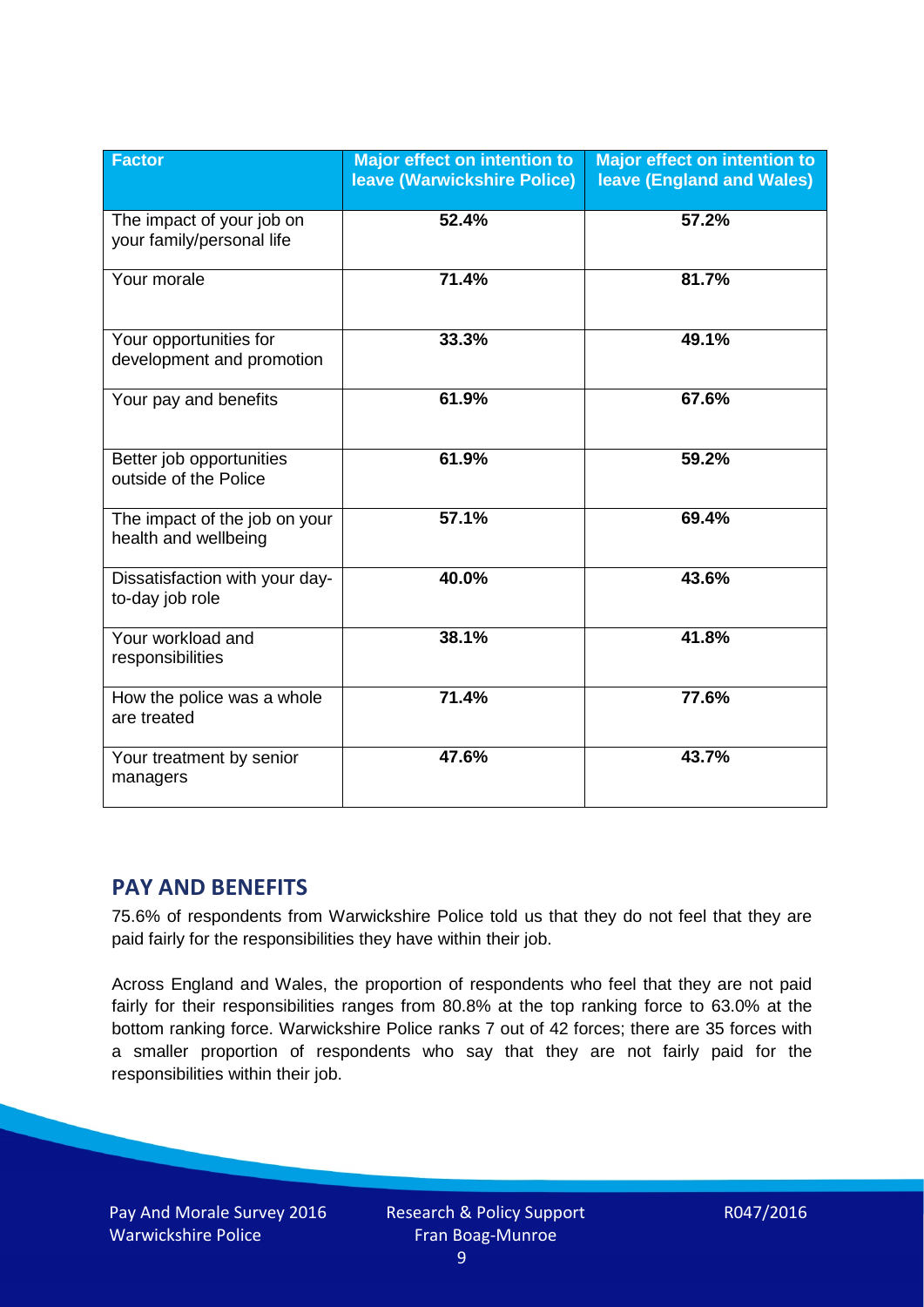67.5% of respondents from Warwickshire Police said that they are dissatisfied with their overall remuneration (including basic pay and allowances) and 55.5% said that they are dissatisfied with their pensions.

Nationally, The proportion of respondents who are dissatisfied with their overall remuneration ranges from 74.2% at the top ranking force to 50.9% at the bottom ranking force. In terms of respondents reporting dissatisfaction with their remuneration, Warwickshire Police ranks 10 out of 42 forces, meaning that there are 32 forces with a smaller proportion of respondents who are dissatisfied with their remuneration.

Pension dissatisfaction ranges from 71.5% at the top ranking force to 55.5% at the bottom ranking force. Warwickshire Police ranks 42 out of 42 forces for this indicator; therefore there are 0 forces with a smaller proportion of respondents who are dissatisfied with their pension.

|                                                                         | 2016  | 2015  |
|-------------------------------------------------------------------------|-------|-------|
| Do not feel fairly paid for the<br>responsibilities within their<br>job | 75.6% | 66.9% |
| Dissatisfied with total<br>remuneration                                 | 67.5% | 60.1% |
| Dissatisfied with pension                                               | 55.5% | 66.2% |

Nationally, 74.4% of respondents said that they were not paid fairly for the responsibilities they have within their job; this proportion was 70.3% in 2015. A significantly larger proportion of respondents said that they were not paid fairly for their responsibilities this year compared to last year<sup>[7](#page-9-0)</sup>.

The proportion of respondents across the police service as a whole who were dissatisfied with their remuneration was 66.7%; this compares to 62.7% in 2015. The difference between the proportion of respondents who were dissatisfied with their overall remuneration in 2016 and 2015 was statistically significant<sup>[8](#page-9-1)</sup>.

<span id="page-9-0"></span> $7$  Z=12.5, p < 0.001

<span id="page-9-1"></span> $8$  Z = 11.4, p < 0.001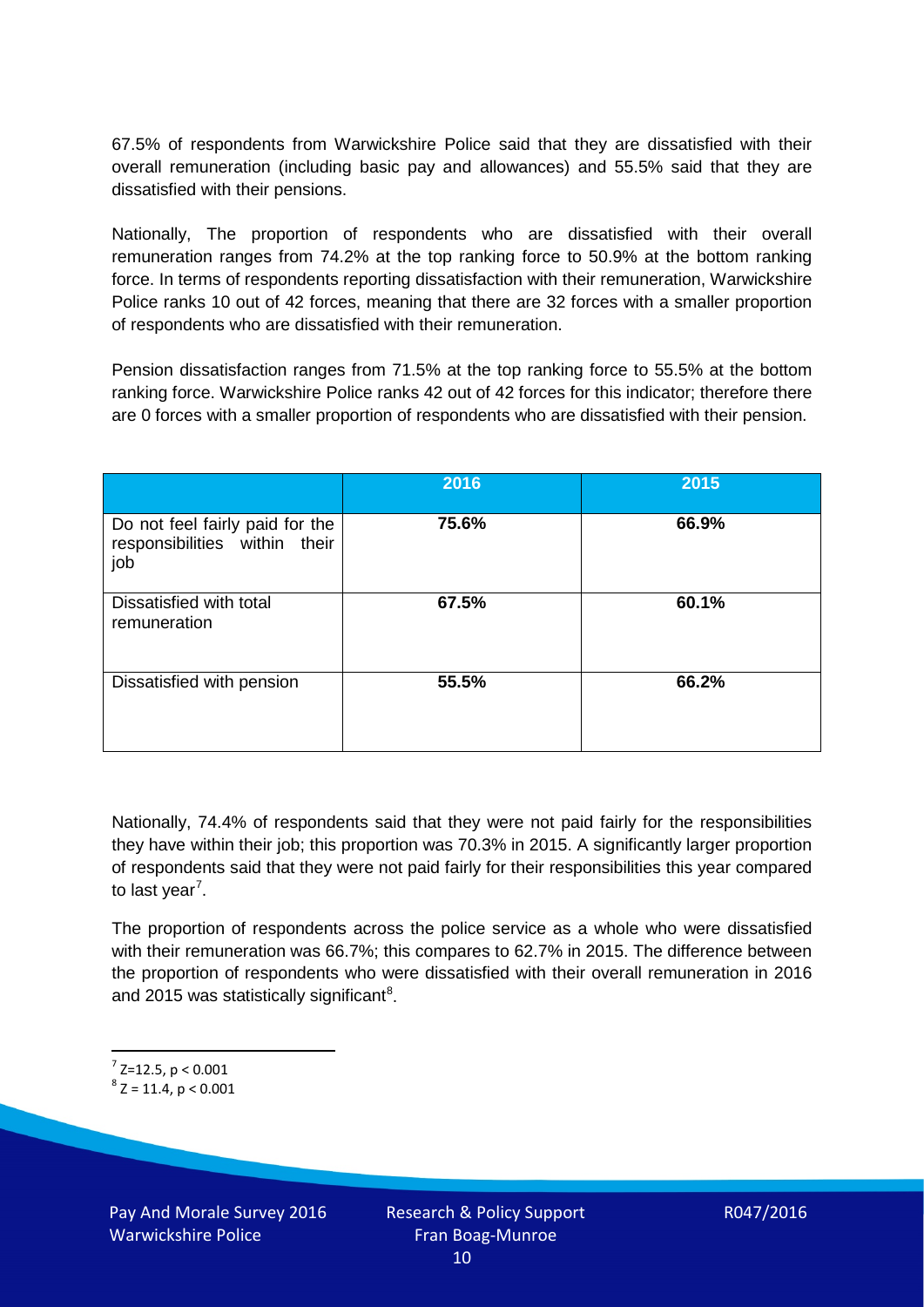Across England and Wales, the proportion of respondents who were dissatisfied with their pension in 2016 was 66.6%; this proportion was 68.9% in 2015. A significantly smaller proportion of respondents were dissatisfied with their pension this year compared to last year<sup>[9](#page-10-0)</sup>.

#### *Proportion of respondents who do not feel fairly paid for the responsibilities within their job compared to national average in 2016*



<span id="page-10-0"></span> $9^9$  Z = 6.7 p < 0.001

Pay And Morale Survey 2016 Warwickshire Police

Research & Policy Support Fran Boag-Munroe 11